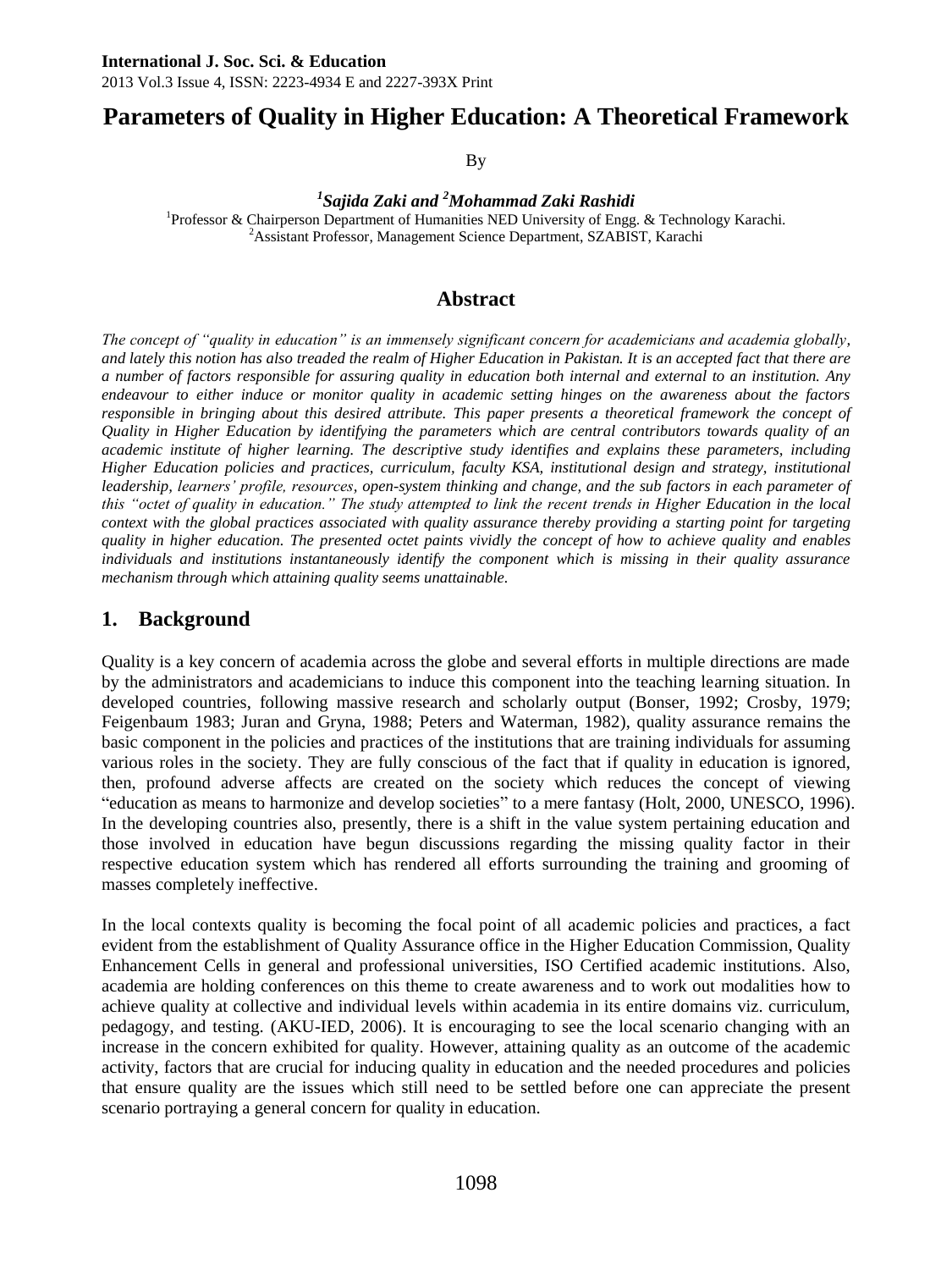Quality in education is seen as a positive and dynamic idea achievable by design with meaningful investment (Crawford and Shuttler,1999) and the quest for quality should reflect customer oriented approach with continuous improvement of the products and services, and of the processes brought about by the planning, implementing, evaluating, and decision making methods (Navaratnam, 1997). Quality principles in higher education are meeting customer needs, continuous improvement, leadership, human resource development motivation, appreciation and reward, coordinated teamwork, evaluation and decision making (Seymour, 1992). Quality in education is achieved when education output conforms with the planned goals, specifications and requirements (Crosby, 1979). Hence, quality is not a vague concept which can be made visible by the presence of one or more beneficial feature which were either made possible because of preference or convenience; rather, quality in education is a very conscious and planned effort of all those who are involved and about every stage and component in this activity. Quality in education may assume myriad forms owing to the numbers of institutions and their nature, stakeholders and their concerns, regulatory bodies and their authority; also because of the significance and seriousness that is attached to education by the state and its citizens; therefore, it is imperative to identify a framework which would provide baseline for initiating efforts towards quality assurance and would also provide a criteria for its evaluation.

#### *Octet of Quality in Higher Education: Framework for Quality*

The need for addressing the issue of Quality in higher education is confronted time and again when teaching and testing, while admitting and passing out students, in carrying out academic and administrative activities whether general or professional university in the public or private sector. The need to enhance the quality of higher education is strongly felt when the students are seen struggling in the global workforce market, professions and technical fields operating with compromised professionalism and excellence resulting in creating obstacles to national growth and prosperity. This paper attempts to present a framework that identifies core factors that induce quality in higher education. These factors are seen as contributing towards quality assurance of an academia. Analysis of the research findings on quality in education in quality assurance as well as best practices formulate the bases for identifying important parameters which constitute the notion of quality. This quality framework sees eight key components responsible for driving the quality attribute of an academic institution. Due to the eight factors the model is termed as Octet of Quality for HE [See fig. 1 below]



**Fig.1 Octet of Quality: Factors instrumental in Quality Assurance of an Academia**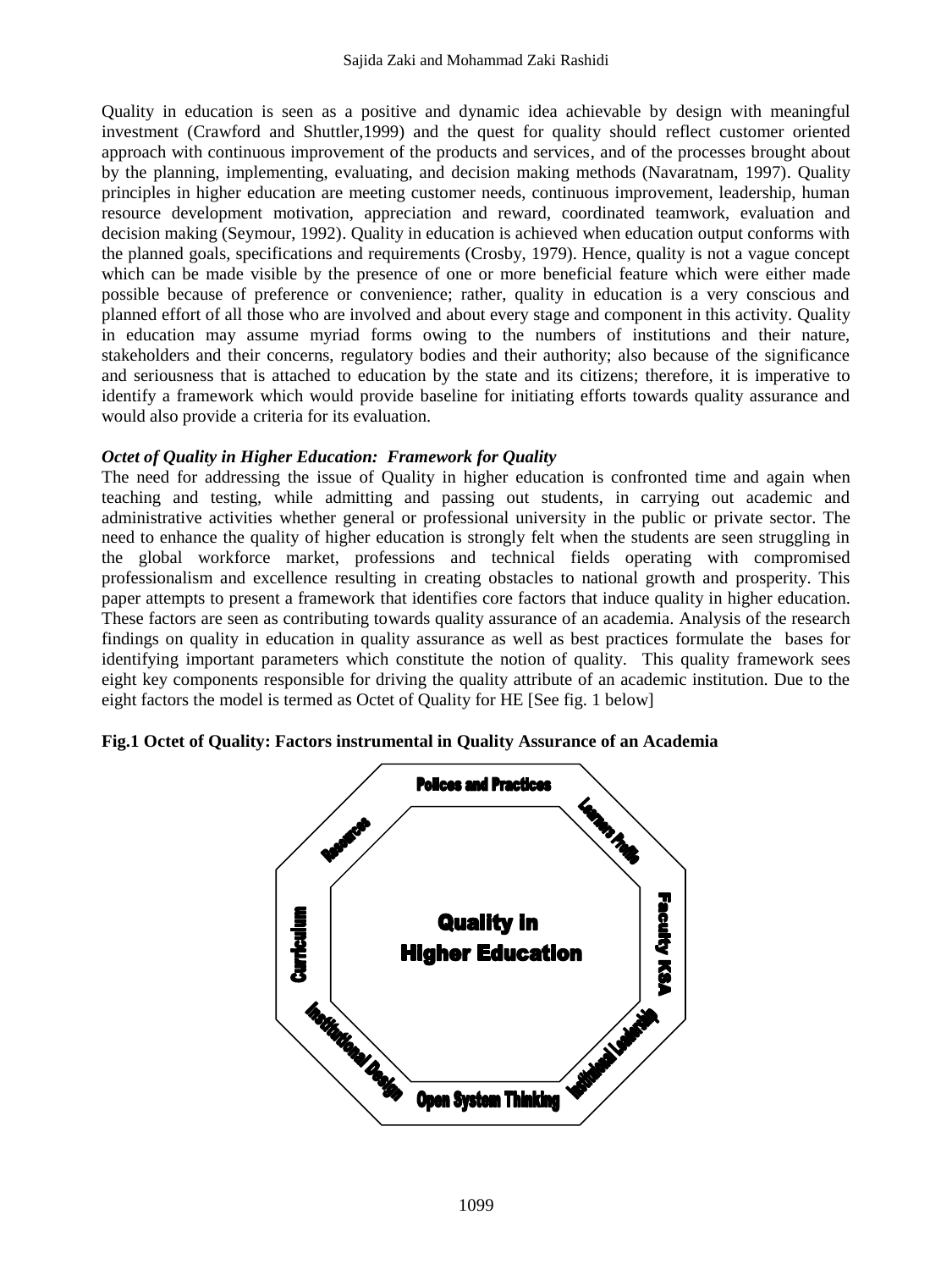## *Higher Education policies and practices*

Quality in education has to be the fundamental concern of all those involved with this activity and whatever happens within this domain as the act of academia. This is only possible if this characteristic is not left at the discretion of the individuals but it has to be targeted religiously as a matter of principle by the concerned authority. At higher education level, it is then the responsibility of Higher Education Commission to focus on quality as the ultimate objective and to ensure policies and practices that are governed by quality standards. The policies and practices of Higher Education should be in accordance with the global standards and must be considered as the framework and benchmark to all institutions and individuals working within the higher education. Instead of merely acting as a policy making and regulatory body , Higher Education through its policies must provide an umbrella to nurture all other quality factors and the policies should be such as to push forward the existing baseline of current quality standards and not to merely dictate a futuristic intimidating goal. Rather, policies which create a thirst amongst higher education community and a climate within academia to assess available resources, of all shapes and forms, in different areas. The present perspective of being outward looking has to be replaced with more inward looking attitude which will ensue in finding solutions to our problems, in harnessing the indigenous talent and resources, and in becoming self reliant. The HE policies and practices should be undertaken simultaneously in three areas viz. Physical, policies focusing on the infrastructure; Human Capital, policies towards faculty, administration and staff development; and Intellectual policies for improving research, curriculum etc.

Also while developing policies the academic institutions should be viewed as a dynamic body and distinctively unique with various interconnected and interdependent components including infrastructure, personnel, instructional resources, programmes, activities etc. Hence, holistic thinking also called systems thinking is needed to really expect quality as an outcome of the framed policies which are to be implemented successfully.

#### *Resources*

Another important and often neglected aspect of the quality is the availability of resources to an institution. These resources can be physical, i.e. infrastructure, building, labs, furniture, equipments, books, research journals etc,; human resource, i.e. faculty, administrative and other support staff; financial, i.e. funds available to carry on different projects and managing events or petty cash to run day to day affairs. Adequate, continuous and timely availability and utilization of these resources assures the proper implementation of various policies that are essential to achieve quality objectively. The bleak scenario of resources, as evident from various statistics (percentage of GDP spend on higher education) in comparison with top 500 universities of the world, poses a challenge to the policy makers and creates a threat to those who implement these policies. In fact, resources within an academic setting combine all other components like: policies, curriculum, and faculty input; together to mark the presence of a system. Availability of physical and virtual resources today is a key factor in proper functioning, future growth and development and quality assurance of an academic unit, and is also catalytic in greater motivation and satisfaction of the key stakeholders: staff, faculty and students. A comprehensive planning to acquire new resources, a policy to protect and audit existing resources, and the study of cost benefit analysis of major resource planning, are essentially important for an institution of higher education to strategically utilize their resources for the competitive edge and play a pivot role in bringing quality.

## *Learners' Profile*

The numbers of students taking part in university has increased globally especially in the last two decades this increase has been quite significant (HERO, 2007). This increase in the participants' numbers has also increased the variety of students that join higher education. The learners' profile today indicates diverse entry level qualifications, experiences, cultures, expectations, motivations (Hay and et all, 2008). Today, the learners represent "NET Generation characterized as digitally literate and connected; experiential; entrepreneurial and independent; rejecting micromanagement; and valuing empowerment, collaboration,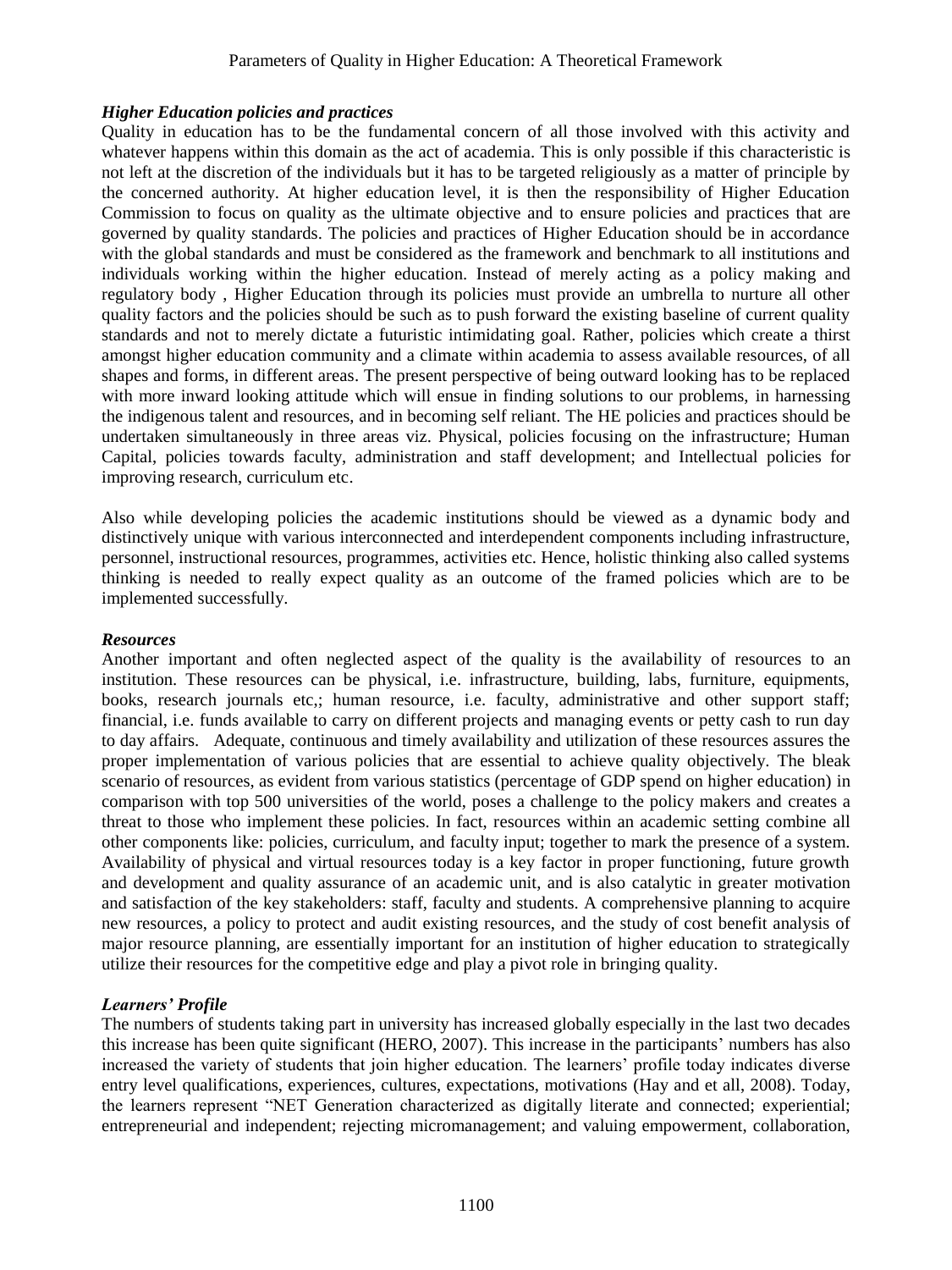and immediacy (Munro, 2006). The learners' profile then interacts with all the components and factors of the education process, and influences the overall effectiveness and quality of education.

The educational system organizes methods, modalities and means for the acquisition of adequate competencies, the provision of equal opportunities, and fair encouragement of excellence, as part of its core activity of preparing young people to contribute to their professions and to take active part in the growth of their nation. Hence, the educational curriculum needs to be devised so as to involve the affective, spiritual, societal, psychological and cognitive personality traits of the learners and practicable in diverse pedagogical settings inside the class and the workplace, through appropriate pedagogical actions. The academic programmes which learners take up at Higher Education level should introduce admission profiles, and an adequate system of consultation and orientation based on true and fair treatment of learners' abilities and dispositions; and more importantly the needs of the employment world are incorporated. As regards access to higher education, the learners should be trained to gain the admission profile required by its various institutions, and acquainted by their programmes and horizons in their relation to the training of middle and upper positions and careers in the social, economic, cultural and artistic fields, on the one hand, and scientific research development, on the other.

#### *Curriculum*

Curriculum is the road map which identifies the direction in which the journey has to be made and also ensures the manner in which it has to be completed. Quality in education heavily rests with the quality of the curriculum in terms of the objectives and outcomes, contents and credits, materials and methods and assessment and audio-visual aids. Curriculum development process and the final product is influenced by the facts that curriculum change is the normal expected consequence of changes in the environment; curriculum development is perceived as a multilevel, multi-sector process and as a collaborative effort; curriculum workers have the responsibility to seek ways of making continuous improvement in the curriculum; curriculum possesses an organized set of principles, a body of knowledge and skills for which training is needed and its theoreticians and practitioners; curriculum planning begins with empirical study of the needs of students, society and the disciplines and curriculum planners should conduct systematic needs assessment to identify the discrepancies between desired and actual student performance (Oliva, 1997; Oliver, 1977; Taba, 1962). Incorporating the theory and practice of career development, the curriculum at higher education should be developed using the standard curriculum development models and approaches, and the curriculum in each discipline should accomplish the national objectives while addressing the local and global needs, this desired attribute is validated by P.F. Oliva in these words "A holistic approach to curriculum development begins with an examination of the aims of education in society. Aims are perceived as the broad purposes of education that are national and, on occasion, international scope" (p 195). The international standards and the changing trends within the subject domain should remain major influences affecting the curriculum; also the focus on knowledge and skill building through theory and applications should be decided on realistic needs of the actual world settings for which the students are groomed using the curriculum. However, contemporary curriculum development practices reflect that the curriculum process is carried out ignoring the technical steps of the activity; furthermore, the curriculum development is undertaken by individuals who do not possess this specialized expertise. This, then, results in the production of a document with a list of topics to be taught without mentioning the instructional objectives or learning outcomes, standards or benchmarks, instructional and assessment plans and procedures, and materials essential and supplemental. This vague document then takes the teaching learning in altogether different directions, ultimately the quality issues creep in and the basic purpose of the education is lost.

## *Faculty KSA*

Educational institutions are also called human systems since the process is carried out by faculty, the primary input, and is enacted on students, the products or the output of the entire effort. Faculty knowledge, skills and abilities (KSA) are vital to bring quality in higher education. In fact, they are seen as the principal agents of inducing quality in education (Zaki, 2006). Policies, curriculum, socioeconomic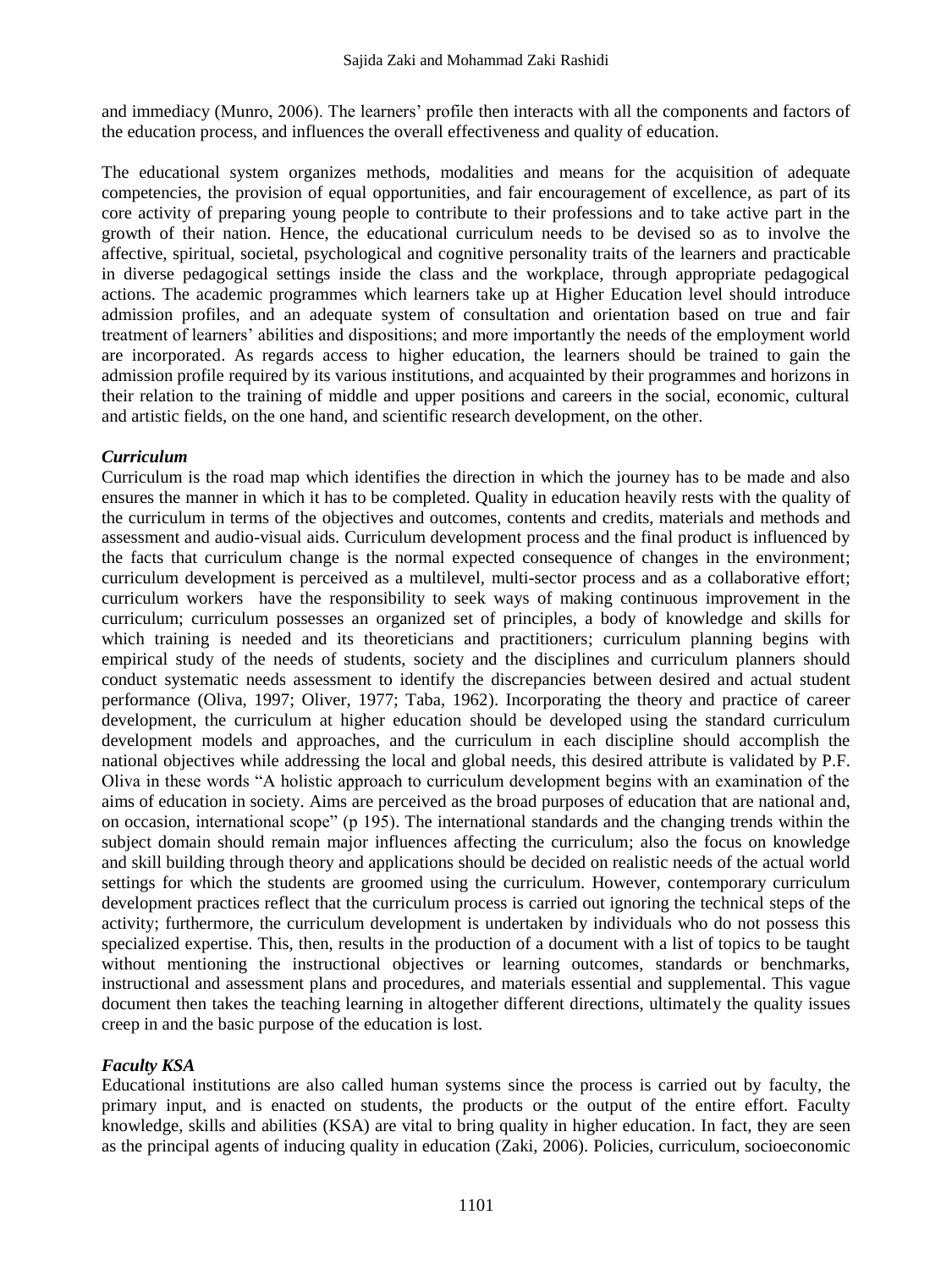factors can improve academia only if the teachers are armed with the knowledge, skills and supports, quality is directly proportional to the quality of teachers, what students learn is directly related to what and how teachers teach; and what and how teachers teach depend on the knowledge, skills and commitments they bring to their teaching (Nemser, 2001; National Commission on Teaching and America's Future, 1996; Darling-Hammond, 2000; Reeves 2000). Faculty is no longer the mere transporters of information and knowledge from curriculum to learners; but they translate and give forms and meanings to the curriculum so that it becomes meaningful and beneficial to the learners and through them to all other stake holders. With the onset of knowledge based economy, the faculty KSA attains even greater significance and to achieve the desired impact on quality faculty should be equipped with latest knowledge in their respective disciplines. With the changes in the market demand and also with the changes taking place in the environment, it is expected that the teachers are constantly updating themselves with the current knowledge and skills. The knowledge and skills that were required to become a teacher at higher education have considerably changed largely due to knowledge explosion in different disciplines owing to extensive research and technological advancements and with the advent of ICT, consequently teachers are required to continually upgrade their sets of knowledge and skills to effectively execute their responsibilities and to strengthen the quality factor. Faculty should be encouraged to engage in their growth and development activities alongside providing training and development opportunities as part of their work assignments. Besides opportunities for further education and research engagements, both pre-service and in-service trainings could be arranged to work on faculty KSA. Training and development should be planned in three areas viz. subject domain, education psychology, modern teaching methods. One extremely desirable trait, which is simply missing in our academic settings generally, is the professional attitude of the faculty which renders all attempts towards quality completely ineffective. There is dire need to work on the attitudes of faculty and to improve their professional outlook.

## *Institutional Design and Strategy*

An education institution provides the underpinning to implement the policies and strategies designed to achieve quality education. This institution can have several dimensions and designs of structure; however, two broad dimensions viz. structural dimension and contextual dimension are considered significant (Daft, 2001). The structural dimensions provide labels to describe internal characteristics and create the basis of measuring and comparing the institutions; while the contextual dimensions characterise whole organization, including its size, technology, environment, and goals, these dimensions describe the settings that influences and shape the structural dimension. Structural dimensions include formalization, specialization, hierarchy of authority, centralization, and professionalism, whereas contextual dimensions include size, organizational technology, environment, goals and strategy and culture (Greenberg and Baron, 2003). The organizational design interacts with various other factors like faculty KSA, curriculum, and transferring of knowledge. An effective design enhances the quality and helps in achieving the desired results. It also provides the basis of setting up various quality metrics to quantify and measure the 'quality on continuous basis. An effective and efficient lean structure of administrative hierarchy helps to execute the policies swiftly to get desired results, while a bureaucratic structure hampers the efficiency. The higher educational policies and institutional structure are interdependent, for example introducing the research culture at higher education level requires a good technological blend and infrastructure that can provide the ease in managing resources. Policy alone cannot work in a vacuum where all other essential elements are missing.

## *Institutional Leadership*

Leadership is a distinct trait exhibited through special characteristics of the individuals, and the kinds of activities they envisage and carry out for leading their organization and the people who are to follow them. House et al. (1999) defined leadership as "the ability of an individual to influence, motivate, and enable others to contribute toward the effectiveness and success of the organization…." (as described Yukl, 2006). The concept of leadership also includes the ability to "envision strategic contingencies" (Daft, 2001, p. 453), to implement dynamic decision making, to counter uncertainty, and to organize inter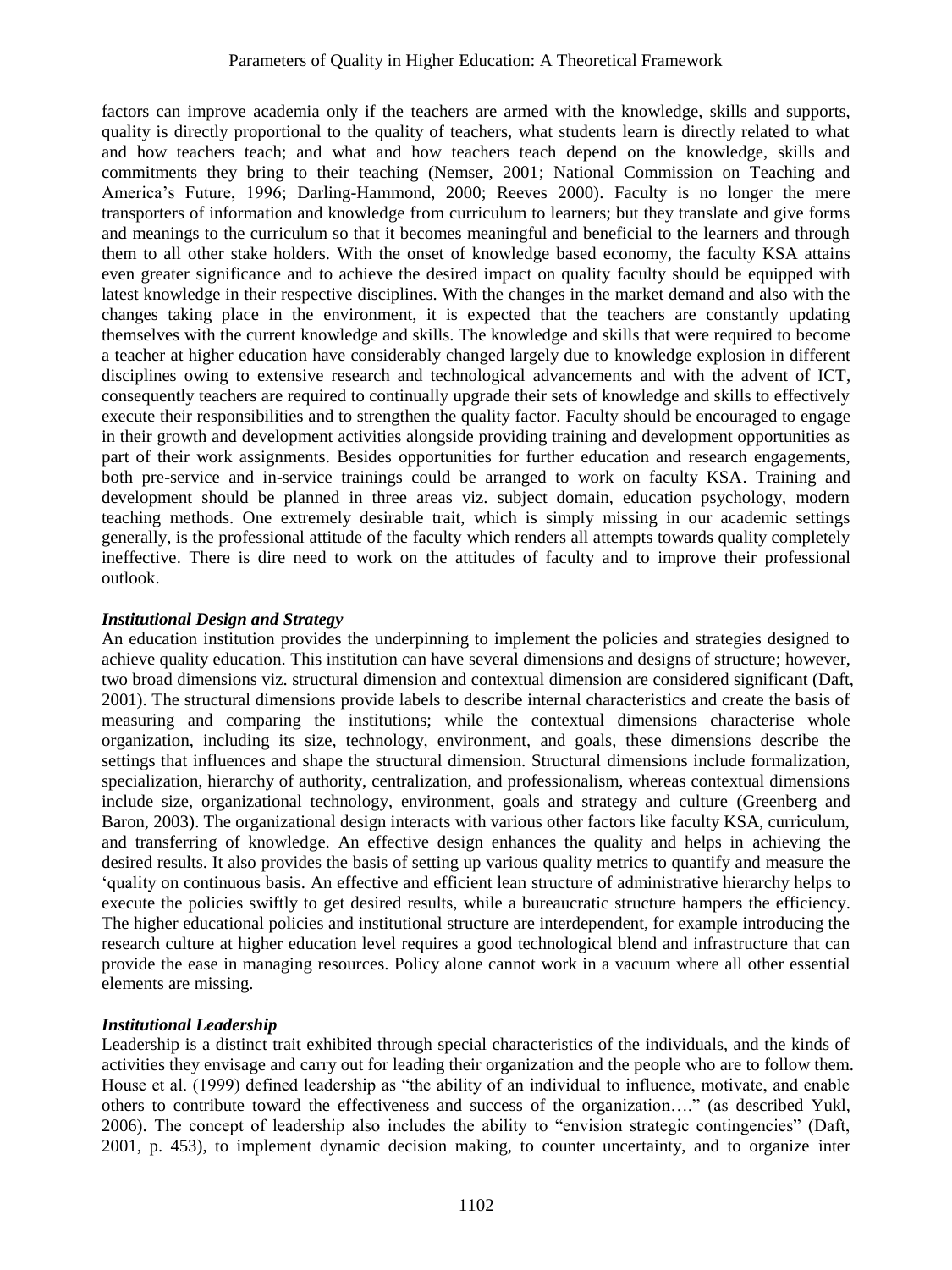dependencies and networks (Daft, 2001). Drawing on the theory and practices of leadership, the leadership of an academic institution will provide guidance and direction to implement the set policies, to achieve the identified objectives, and to set forth 'quality'. The prevailing influence of the leader helps to optimize the organizational resources, and motivate the faculty to produce the best within them. A proactive leader may perceive the upcoming challenges and opportunities; hence prepare its institution to confront these challenges and opportunities effectively and efficiently. The challenges and opportunities can be, either changing workplace requirements, upgrading of curriculum, faculty hiring, training, and retaining, or setting the performance benchmarks in every aspect and measuring them effectively. A successful leader not just provides the clear vision and competitive strategies to achieve ambitious goals, but also enhances the institutional image and credibility among faculty and students in particular and society in general. A leader also works to prepare its successor for the survival of the institution and promote others to work in environment conducive to teaching and learning with open thinking.

#### *Open-System Thinking and Change*

Quality is primarily a concern of a conscientious organization that is determined to continuous growth and development. Such organizations reflect a culture of experimentation and adaptation, and are seen revisiting their systems and processes in order to avoid stagnation. Today, an academia must exhibit the norms of a learning organization which will replace the existing culture of stagnation due to conventional pedagogical approach and long established systems and procedures.

Open system thinking is required for creating learning organizations (Senge, 1990). Learning organizations can cope effectively with rapidly changing environmental demands (French and Bell, 1999). Senge (1990…) believes that five disciplines must be mastered to create a learning organization: personal mastery, mental models, building shared vision, team learning, and system thinking. Hence, higher education institution must have open system thinking that will enable them to cope with emergent challenges and changes in educational leadership and management, specific subject domain, and teaching and learning models, educational technologies. This will also bridge the gap among industrial demand, academic policies, social and environmental needs, and students' choice towards a specific career.

Universities and higher learning seats require a cohesive vision that must be shared with all stake holders, and must be agreed upon to accomplish the specific goals like high standard research, quality education, and building moral and ethical values among the students. Also, the teams that are working to achieve these goals must possess the attitude and the skills to accommodate the changes affecting the streams of activities within the higher education including teaching, learning, research, and other support activities (Singh, 2003).

# **2. Conclusion**

Quality in Higher Education is an established notion which is described vividly in terms of desirable characteristics of the activities undertaken, individuals involved, and infrastructure needed. For the higher education scenario in the local context, quality is achievable if the factors influencing quality are identified and then consciously manipulating these will allow quality to be induced in the education system in our country. The given framework is an attempt to consciously identify factors that are instrumental in the effective functioning of academia and their success in achieving the main objectives of the educational activity.

# **References**

AKU- IED (2006), Quality in Education: Teaching and Leadership in Challenging Times, International Conference on Quality in Education, AKU-IED, Karachi.

Bonser, C.F. (1992), Total Quality Education, *Public Administration Review*, 52(5).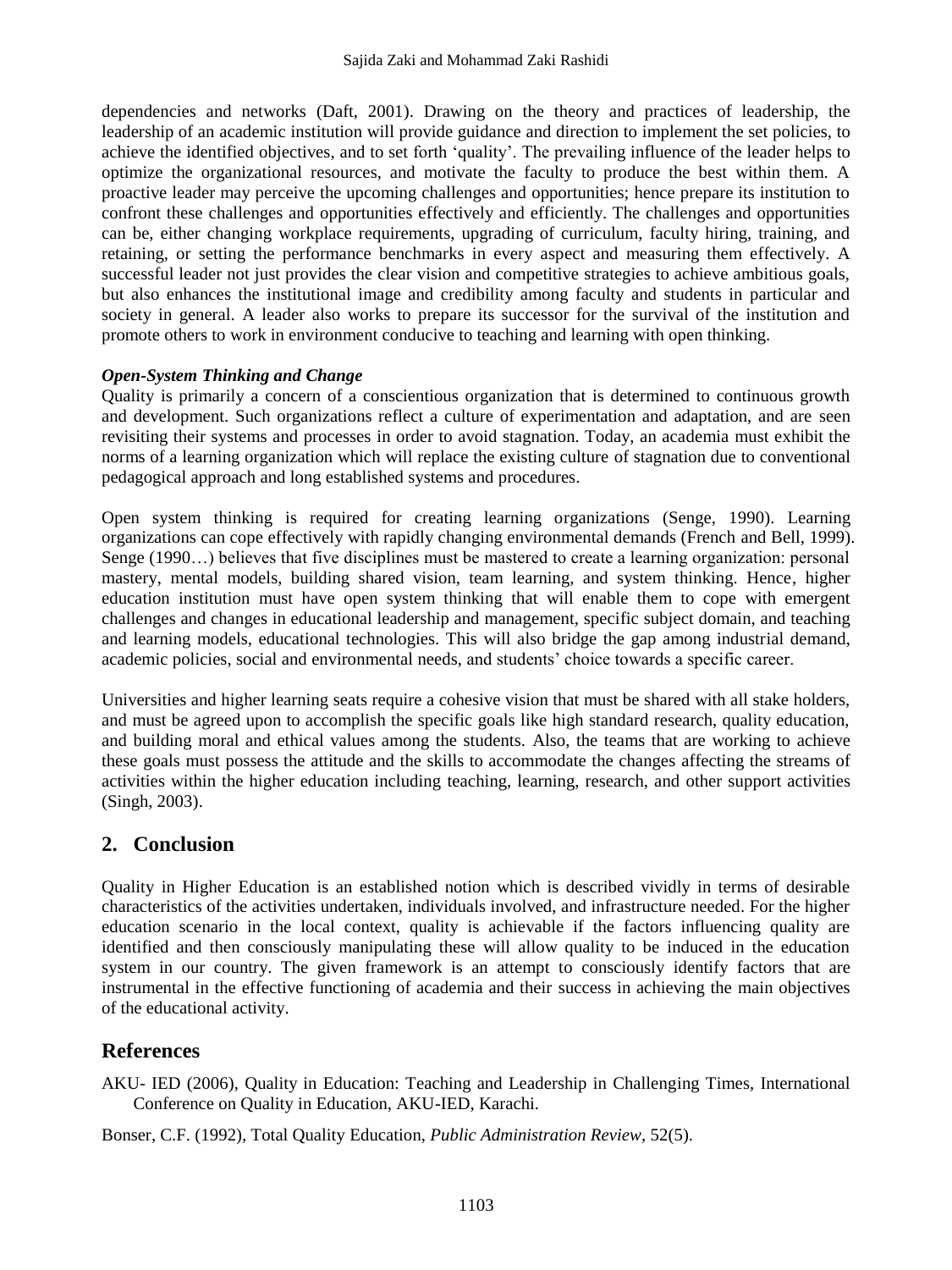- Crawford, L.E.D. and P. Shutler (1999), Total quality management in Education: Problems and Issues for Classroom Teachers, *The International Journal of Educational Management*, 13 (2)
- Crosby, P.B. (1979), *Quality is Free: Art of Making Quality Certain*, McGraw Hill, New York.
- Daft, R. L. (2001), *Organization Theory and Design* (Seventh Edition), South Western Thomson Learning Inc., USA.
- Darling Hammond, L. (2000), Teacher Quality and Student Achievement: A Review of State Policy Evidence", *Education Policy Analysis Archives*, 8(1), Retrieved September 2003 from <http://epaa.asu.edu/epaa/v8n1/>
- Feigenbaum, A.V. (1983), *Total quality Control*, McGraw Hill, New York.
- French, W. L, and Cecil, H. B. (1999), *Organization Development: Behaviour Science Interventions for Organization Improvement* (Sixth edition), Prentice Hall, India.
- Greenberg, J. and Baron R. A. (2003), *Behaviour in Organizations: Understanding and Managing the Human Side of Work*, Prentice-Hall India, New Delhi.
- Hay, D. and et all. (2008), Making Learning Visible: The Role of Concept Mapping in Higher Education, *Studies in Higher Education*, 33(3), pp 295-311.
- HERO (2007), The website of Higher Education and Research Opportunities in the UK. [http://www.hero.ac.uk/uk/inside\\_he/higher\\_education\\_statistics6763.cfm](http://www.hero.ac.uk/uk/inside_he/higher_education_statistics6763.cfm) retrieved 14 February 2007
- Holt, M. (2000), The Concept of Quality in Education, in C.Hoy,C. Byane-Jardine, and M.Wood (eds), *Improving Quality in Education*, Falmer Press, London.
- Juran, J.M. and F.M. Gryna, Jr.(eds) (1988), *Juran's Quality Control Handbook*(Fourth Edition), McGraw Hill, New York.
- Munro, C. R. (2006), Transitioning from Traditional Classroom Training to Laptop-Facilitated Learning: Responding to the orientations and Preferences of the Net Generation, *College Quarterly*, Winter 9(1) retrieved from http:// [www.senecac.on.ca/quarterly/2006-vol09-num01-winter/munro.htmlo](http://www.senecac.on.ca/quarterly/2006-vol09-num01-winter/munro.html)n 15 July 2008.
- National Commission on Teaching on America's Future. (1996), *What Matters Most: Teaching for America's Future.* Author, New York.
- Navaratnam, K. K. (1997), Quality Management in Education Must be a Never-ending Journey, in K. Watson, C.Modgil and S. Modgil (eds), Educational Dilemmas: Debate and Diversity, Vol VI: *Quality in Education*, Cassell, London.
- Nemser, S. F. (2001), From Preparation to Practice: Designing a Continuum to Strengthen and Sustain Teaching, *Teachers College Record*. 103(6), 1013-1055.
- Oliva, P. F. (1997), *Developing the Curriculum* (Fourth Edition), Addison Wesley Longman, New York.
- Oliver, A. I. (1977), *Curriculum Improvement* (Second Edition), Harper and Row, New York.
- Peters, T.J. and R.H. Waterman, Jr. (1982), *In Search of Excellence*, Harper and Row, New York.
- Reeves, D. B. (2000), *Accountability in Action: A Blue Print for Learning Organizations.* Advanced Learning Press, Denver.
- Senge, P.M. (1990), *The Fifth Discipline: The Art and Practice of the Learning Organizations*, Doubleday, New York.
- Seymour, D. (1992), *On Q: Causing quality in Higher Education*, Macmillan, New York.